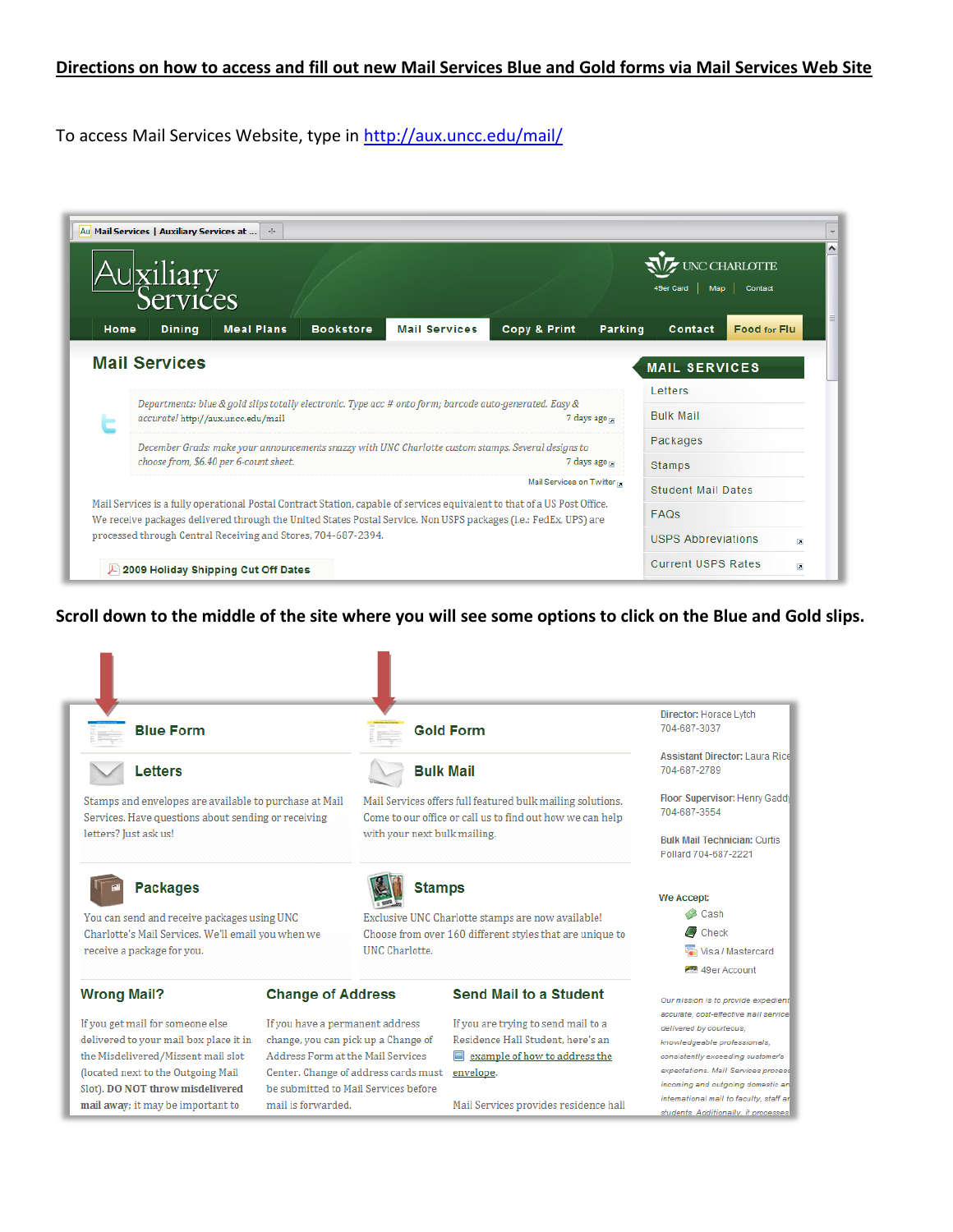Next, choose the form that you need. Blue for Domestic Mail, and Gold for International Mail.

The forms will appear in a separate window or tab and you will have access to type in and print all information needed from the form itself. Please pay attention to the following:

- **1. Name of Department**
- **2. Organizational Code (***5 digit code can be found at* <http://www.finance.uncc.edu/Banner/BannerLinks.html> )
- **3. Index/Fund Barcode: Here you will have to click in the square where the barcode is located and type in your Banner Index/Fund Number. Please use caution to make sure that all numbers contained in the sample are removed and only your 6 digit Index/Fund number remains. This will generate a barcode for your departments Index/Fund number.**
- **4. Choose the class of mail**
- **5. Enter the Number of Pieces**
- **6. Enter a valid phone # you can be reached**
- **7. Enter the Date of the mailing**
- **8. Type your name, First and Last**

**Once the form is printed you MUST SIGN the form on the Signature line. Any form missing a signature on the signature line will not be accepted until signed.** 

|      | Au MailBlueForm.pdf (application/pd X<br>Au Mail Services   Auxiliary Services at UN [8]<br>÷                                                                                                                                                                                                                                       |  |  |  |  |  |
|------|-------------------------------------------------------------------------------------------------------------------------------------------------------------------------------------------------------------------------------------------------------------------------------------------------------------------------------------|--|--|--|--|--|
|      | $\mathbf{1}$<br>$\frac{1}{1}$<br>52%<br>Find<br>団                                                                                                                                                                                                                                                                                   |  |  |  |  |  |
| E    | Please fill out the following form. You cannot save data typed into this form.<br>Please print your completed form if you would like a copy for your records.                                                                                                                                                                       |  |  |  |  |  |
| A    |                                                                                                                                                                                                                                                                                                                                     |  |  |  |  |  |
|      | <b>DOMESTIC MAIL SLIP (Blue Slip)</b>                                                                                                                                                                                                                                                                                               |  |  |  |  |  |
|      | Department                                                                                                                                                                                                                                                                                                                          |  |  |  |  |  |
|      | Click inside barcode box<br><b>Organization Code</b><br>Enter 6-digit index/fund number                                                                                                                                                                                                                                             |  |  |  |  |  |
| 42   | New barcode will generate automatically.<br>Index/Fund Barcode<br>928040                                                                                                                                                                                                                                                            |  |  |  |  |  |
|      | 1st Class Mail.  Letters, postcards, or any matter containing writing or typewriting and mail sealed against inspection. Mail<br>over 11 ounces must be marked "Priority Mail."                                                                                                                                                     |  |  |  |  |  |
|      | Express Mail Express Mail is fastest service for time-sensitive letter, documents or merchandise. Guaranteed next-day and<br>second-day delivery nationwide or money back.                                                                                                                                                          |  |  |  |  |  |
|      | Delivery Confirmation<br>. This service provides the date and time of delivery or attempted delivery and must be purchased at the time of<br>mailing. Delivery Confirmation is available for Priority Mail, First-Class Mail parcels, Package Services parcels<br>and Standard Mail pieces subject to the residual shape surcharge. |  |  |  |  |  |
|      | . Packages not sent via priority mail must go Parcel Post. Parcel Post postage is less expensive the heavier the<br>Parcel Post<br>package weighs.                                                                                                                                                                                  |  |  |  |  |  |
|      | Media Mail  Media Mail is bound and printed matter, including books and magazines.                                                                                                                                                                                                                                                  |  |  |  |  |  |
|      | <b>Bulk Mail</b><br>Bulk Mail is sent at the Standard rate, the most inexpensive rate. It must consist of at least 200 pieces, with<br>identical content and materials. Please contact Mail Services prior to sending out mail intended as Bulk.                                                                                    |  |  |  |  |  |
|      | Number of pieces<br>Phone                                                                                                                                                                                                                                                                                                           |  |  |  |  |  |
| è    | Date (dd/mm/yy)<br>Name                                                                                                                                                                                                                                                                                                             |  |  |  |  |  |
| U)   | Signature<br><b>Sign Here</b><br><b>Print Form</b>                                                                                                                                                                                                                                                                                  |  |  |  |  |  |
| Done |                                                                                                                                                                                                                                                                                                                                     |  |  |  |  |  |

*\*\*Don't forget to press "Print Form" located in the lower right hand corner\*\**